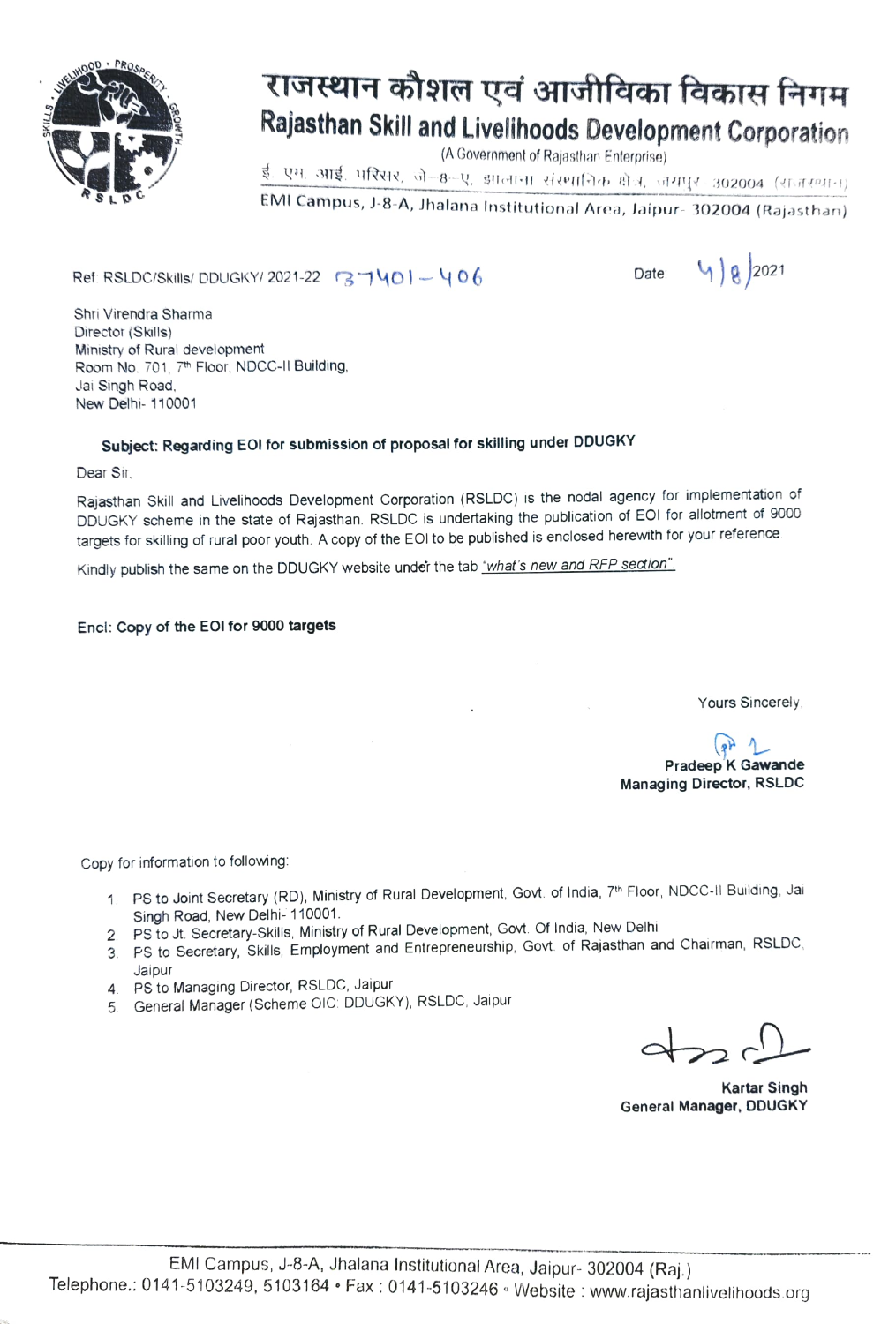### Rajasthan Skill and Livelihood Development Corporation

EMI Campus, J-8-A, Jhalana Institutional Area, Jaipur - 302004 (Rajasthan)

## No. F()RSLDC/DDUGKY/AAP2019-22/ 37401-406 Date: 9 2021

### EOI submision of Proiets Proposals Under (DDU-GKY), Rajasthan

RSLDC invites applications from the interested Project implementation Agencies (PIAs) under DDUGKY scheme to allot target of 9000 for skilling rural poor youth. Interested PlAs having PRN allotted from MoRD, may apply online on the website https://erp.ddugky.info along with the non-refundable requisite fee of Rs.25,000/- for initial screening in favor of RSLDC to SB A/c. No 61217318560 (IFSC code: SBINO032014, Bank and Branch: State Bank of India, Jhalana Doongri, Jaipur Rajasthan) Shortlisted Agencies will be intimated to deposit Rs. 1,50,000/- (Non - Refundable) for Quality Appraisal. Details for filling up online application form and deposit fee is available on the website. Applicant PIA should read the guidelines and manual Standard Operating Procedures (SOPs) carefully before filling up the application form. The Guidelines and SoPs are available on the website of MoRD i.e. ddugky-gov.in.

Under DDUGKY Project, agencies that can train and place candidates according to the skill gap existing in different sectors are encouraged to apply RSLDC encourages employers/industries to apply under this project who can commit assured captive placements. It is to be noted that the agency applying for the DDU-GKY project shall bear the expenses as detailed above for undertaking the project appraisal by RSLDC. The Appraisal of the proposal shall be carried out with the following conditions:

- 1. The Project proposed for skill development in aspirational districts Sirohi, Karauli, Jaisalmer, Baran and Dholpur shall be given preferences
- Project proposed in TAD districts i.e. Udaipur, Dungarpur, Pratapgarh, Banswara, and Rajasamand also shall be given preferences.
- 3. Project shall be allotted in all districts of Rajasthan.
- 4. Applicant agency must cover districts from all the category (Aspirational, Tribal Area's District, Desert and other districts) ensuring three preferences from each category as per format in Annexure A which must be uploaded / submitted with eligible documents at the time of Quality Appraisal. The information in annexure A is taken only for information purpose. Actual allotment across Aspirational/Tribal / Desert / Other districts may or may not be as per the preferences given in Annexure  $- A$ .
- 5. Selected Project Implementing Agency (PIA) have to submit the bank guarantee of 25% of total project cost components excluding the welfare cost components.
- Projects applying DDUGKY RSLDC have to comply the sub category targets given in the table below:

| <u>lauju uutu w.</u><br>Schedule Caste   Schedule Tribes <br>Category |  | Minority | Women |  |
|-----------------------------------------------------------------------|--|----------|-------|--|
|                                                                       |  |          | 33.33 |  |

- 7. Preferences shall be given to projects with undermentioned guarantees:
- Foreign Placements i.
- 30% of captive placement by the firm ii.